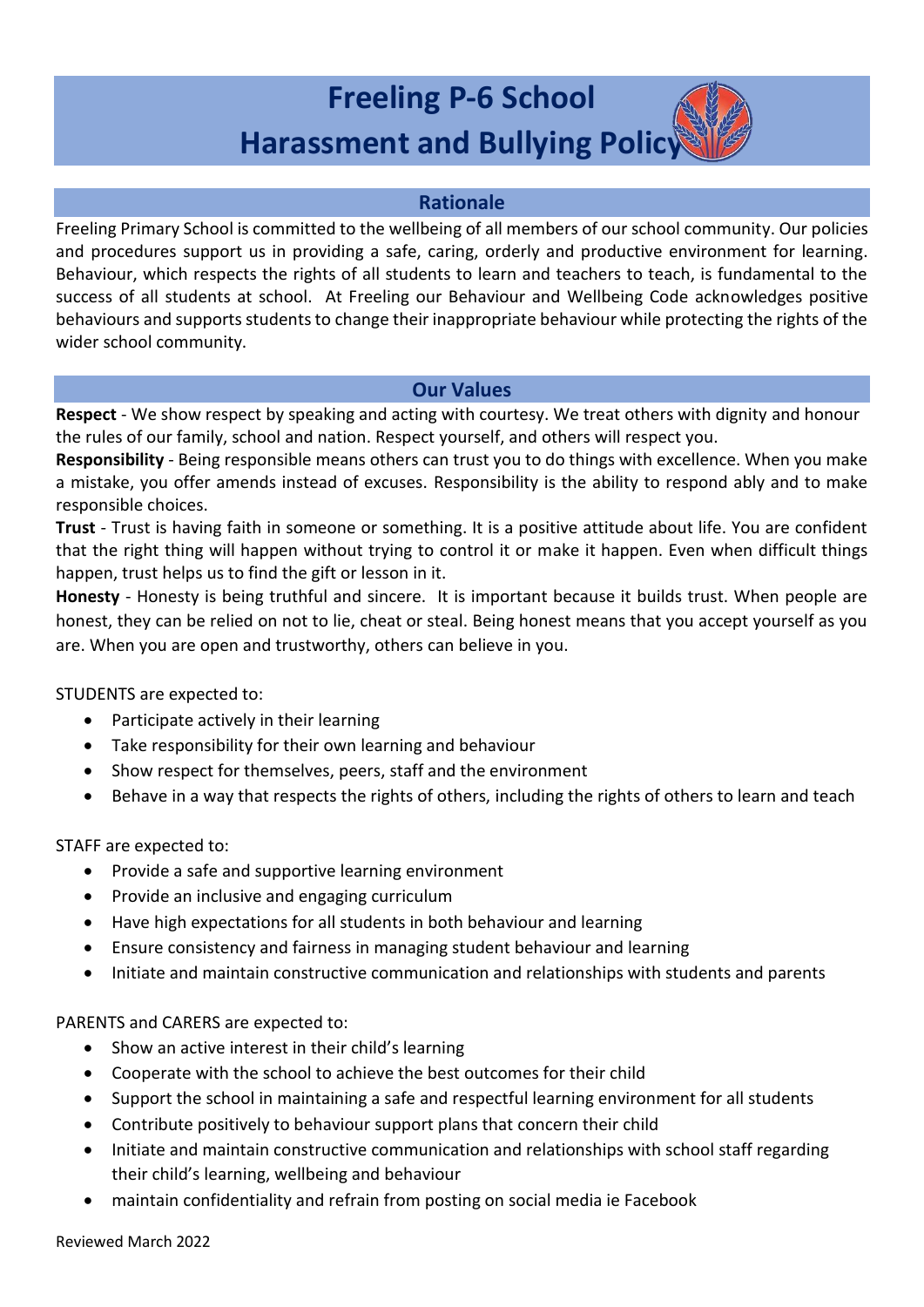## **Definitions**

**Bullying** – is repeated verbal, physical, social or psychological behaviour that is harmful and involves the misuse of power by an individual or group towards one or more persons.

**Cyber-bullying** – is bullying through information and communication technologies such as the internet and mobile phones.

**Harassment** – is behaviour that targets an individual or group due to their identity, race, culture or ethnic origin; religion; physical characteristics; gender; sexual orientation; marital, parenting or economic status; age; ability or disability; and that offends, humiliates, intimidates or creates a hostile environment. Harassment may be an ongoing pattern of behaviour or a single act.

## **Characteristics of harassment and bullying**

Bullying and harassment may include (but is not limited to):

- Physical violence such as hitting, kicking, pinching, biting
- Verbal bullying/harassment such as name calling, teasing, threats
- Visual or written bullying/harassment such as notes, graffiti, text messages, filmed or photographed images, comments on social networking sites.
- Psychological bullying/harassment including stand-over tactics and gestures
- Social exclusion such as rumours, put downs, 'de-friending' on social networking sites
- Sexual bullying/harassment including sexual comments, touching or 'sexting'

Bullying and harassment:

- May be done directly (face to face) or indirectly (via the internet or mobile phones)
- Involves the misuse of power and may be motivated by jealousy, distrust, fear, misunderstanding or lack of knowledge
- Has an element of threat
- Can continue over time
- Is often hidden from adults
- Will be sustained if adults or peers do not take action

## **If a child is being bullied or harassed**

Children who are being bullied or harassed may not talk about it with their friends or staff at the school. They may be afraid that it will make things worse or they may feel it is wrong to 'tell tales'. When people are being bullied or harassed they may feel angry, embarrassed, frightened, humiliated, uncomfortable, scared or unsafe. Parents have an important part to play in helping the school and the student deal with bullying. A change in behaviour in children may be a signal that they are being bullied or that they have some other concern.

Some signs that a child is being bullied or harassed may include:

- Unexplained cuts, bruises or scratches
- Damaged or ripped clothing
- Vague headaches or stomach aches
- Refusal to go to school
- Asking for extra money or food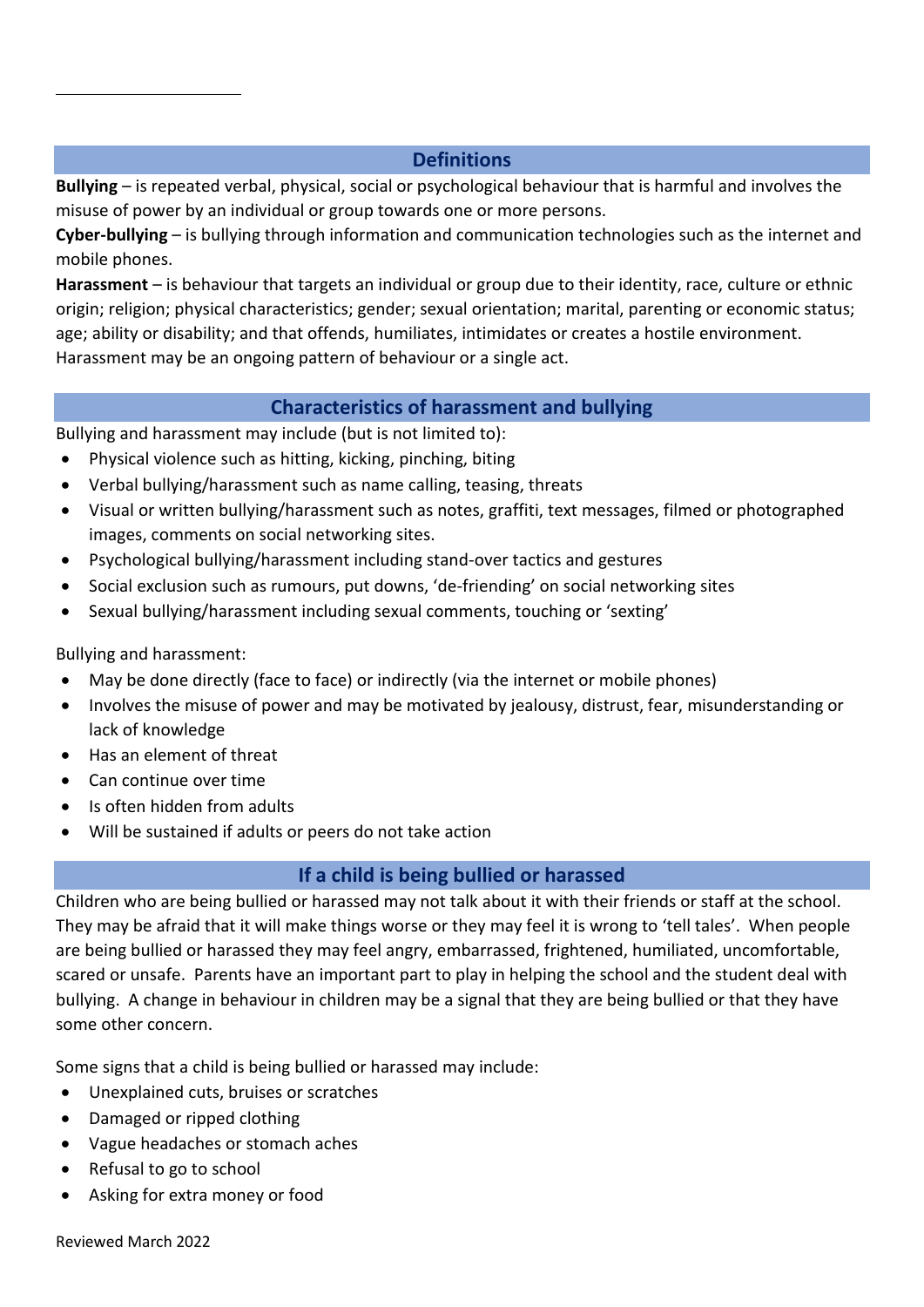- Tearfulness, anxiety or difficulty sleeping
- 'Hiding' information on mobile phones, emails or in comments on social networking pages
- Reduced ability to concentrate or learn

## **Reporting & responsibilities**

Parents and/or students can report bullying and harassment to the class teacher in the first instance. If the incident is serious, ongoing or unresolved, parents or students should report incidents to a member of the leadership team. Staff are unable to follow up incidents unless we are aware of them; therefore, reporting of incidents to the school is encouraged. Reporting of an incident should occur as soon as possible after the incident. This gives the school the best opportunity to follow up on the incident. Parents and/or students may find it helpful to write down the details of the incident, even if they choose to report face to face or over the phone. This will ensure important details are not forgotten. All reports of bullying and harassment are investigated by the classroom teacher and /or a member of the leadership team. The school will advise parents of any serious incident involving their child.

#### **Responses to Bullying & Harassment**

In determining an appropriate response to incidents of bullying and harassment there are several factors that the school will consider. These include:

- Severity of behaviour
- Frequency of the behaviour or similar previous behaviour students are aware that repeated low level behaviour leads to the possibility of suspension
- Chronological and developmental age of the student this impacts on the student's understanding of their behaviour and the consequences of that behaviour
- Disability, trauma and mental health of the student (consequences for some students may be detailed in a personal behaviour management plan)
- repeated behaviour patterns schools analyse behaviour to identify potential triggers

#### **Levels of Response**

| <b>CLASS</b>                      | <b>SCHOOL</b>  | <b>SYSTEM</b> |
|-----------------------------------|----------------|---------------|
| Logical consequence               | Office refocus | Suspension    |
| Reminder of class expectations    | Behaviour plan | Exclusion     |
| Reflection $-$ in class time out  |                | Expulsion     |
| Rethink time in previously agreed |                |               |
| 'buddy class'                     |                |               |
| Office refocus                    |                |               |

**Take Home** - Take home may be implemented if a student fails to respond to strategies put in place by the school. The student is taken home for the remainder of the day to enable them to regain control over the behaviour.

**Internal Suspension** - Internal suspension is a process, which may be implemented by the school, or by the school in consultation with parents of a student. A child who has a period of internal suspension will work under supervision, isolated from the remainder of the student body. This will involve alternative recess and lunch breaks to other students.

**Suspension** - Suspension from school means that the student does not attend school for a period of time ranging from one to five school days**.**

**Exclusion** – Exclusion from a school means that the student does not attend their regular school for either a set period of time ranging from 4- 10 weeks or for the remainder of a term.

The length of Suspension/Exclusion, is determined by the Principal depending on the severity and frequency of an individual's behaviour and the time deemed necessary to achieve specific negotiated behavioural goals.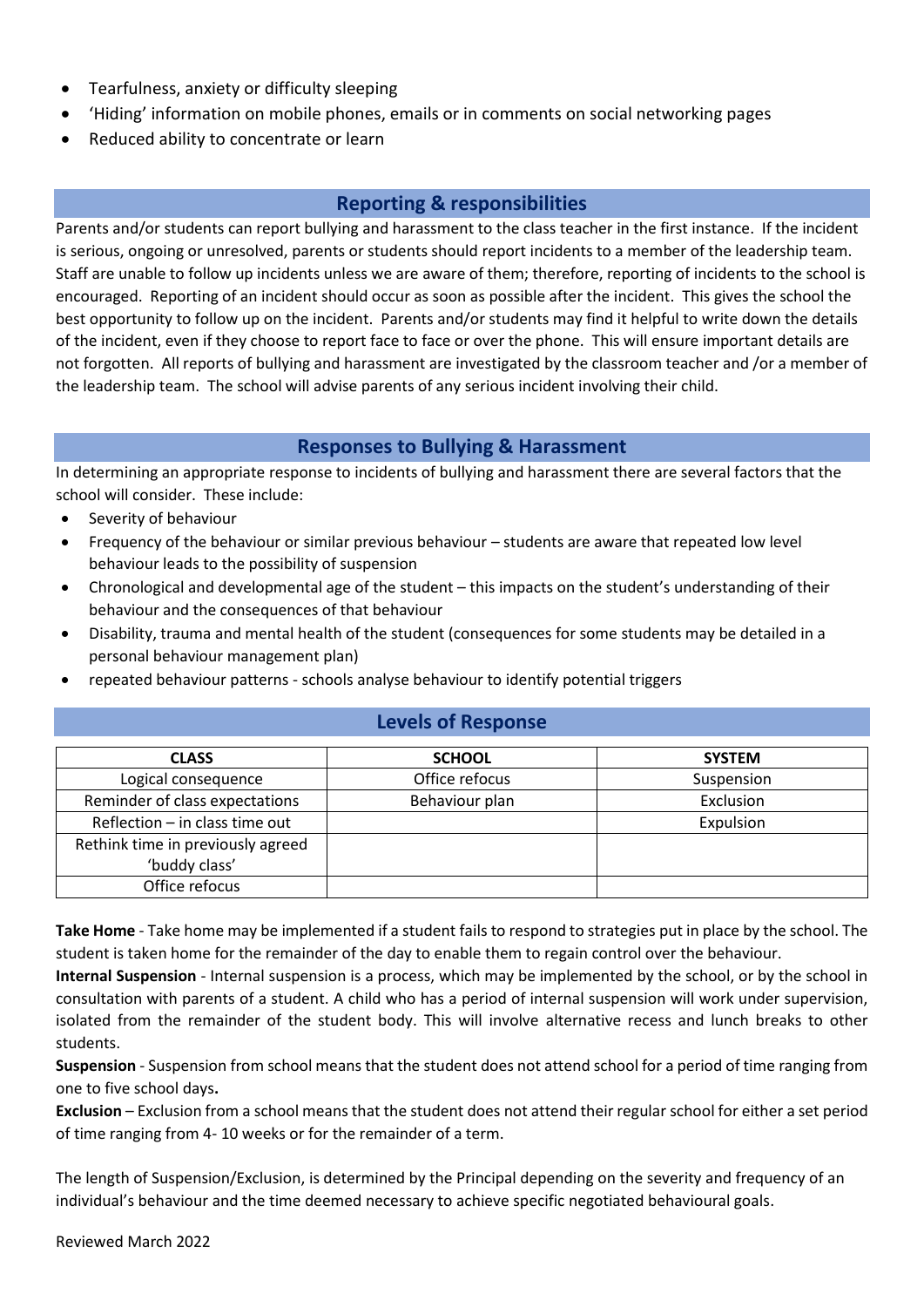For more information regarding Suspension & Exclusion, please refer to DfE website.

### **Levels of response to types of behaviour**

#### **DfE Behaviour Support Policy**

Aside from the natural or logical consequences of a student's inappropriate behaviour that the school may employ, other options can be applied according to DfE Behaviour Support Policy. These may include Take Home, Internal Suspension, Suspension and Exclusion. In consultation with the parent/caregiver, schools can also refer students to Regional Support Services - Interagency Student Behaviour Management for additional support and guidance.

| Levels of response to types of behaviour continued                                   |              |               |               |  |
|--------------------------------------------------------------------------------------|--------------|---------------|---------------|--|
|                                                                                      | <b>CLASS</b> | <b>SCHOOL</b> | <b>SYSTEM</b> |  |
| Off task behaviour                                                                   | $\checkmark$ | $\checkmark$  |               |  |
| Work avoidance                                                                       | $\checkmark$ | $\checkmark$  |               |  |
| Distracting others - noises                                                          | $\checkmark$ | $\checkmark$  |               |  |
| Distracting others - touching                                                        | $\checkmark$ | $\checkmark$  |               |  |
| Not following school behaviour code $-$ out of bounds/leaving<br>school grounds      | ✓            | ✓             | $\checkmark$  |  |
| Not following school behaviour code - not completing<br>consequence                  | ✓            | ✓             | $\checkmark$  |  |
| Not following school behaviour code - non-compliance with<br>reasonable instructions | ✓            | ✓             | $\checkmark$  |  |
| Misuse of property                                                                   | $\checkmark$ | $\checkmark$  | $\checkmark$  |  |
| Verbal abuse - staff, students or other                                              |              | $\checkmark$  | $\checkmark$  |  |
| <b>Theft</b>                                                                         |              | $\checkmark$  | $\checkmark$  |  |
| <b>Bullying</b>                                                                      |              | $\checkmark$  | $\checkmark$  |  |
| Harassment                                                                           |              | ✓             | $\checkmark$  |  |
| Physical assault                                                                     |              | $\checkmark$  | $\checkmark$  |  |
| Property destruction                                                                 |              | $\checkmark$  | $\checkmark$  |  |
| Cyber crime                                                                          |              | ✓             | $\checkmark$  |  |
| Threats - verbal, written or gestures                                                |              | ✓             | ✓             |  |
| Threats of violence using a weapon                                                   |              | ✓             | ✓             |  |
| Threatening gestures using a weapon                                                  |              | $\checkmark$  | $\checkmark$  |  |
| Sexual behaviour                                                                     |              | ✓             | ✓             |  |

#### **Prevention, Intervention and coping**

Students at Freeling Primary School are aware of the school 'Code of Conduct' and what to expect if they are involved in bullying, harassment or inappropriate behaviour. All students are involved in learning based on the Child Protection Curriculum.

Students who bully, harass or make inappropriate behaviour choices are expected to take responsibility for their behaviour and consequences for this behaviour as outlined above or their individually negotiated behaviour management plans.

Students who are bullied or harassed are supported by school staff to develop positive relationships with other students.

#### **Training and development**

Reviewed March 2022 Staff are involved in Responding to Abuse and Neglect training and updates. They are involved in SMART training as required and all teachers are trained in the delivery of the Child Protection Curriculum.